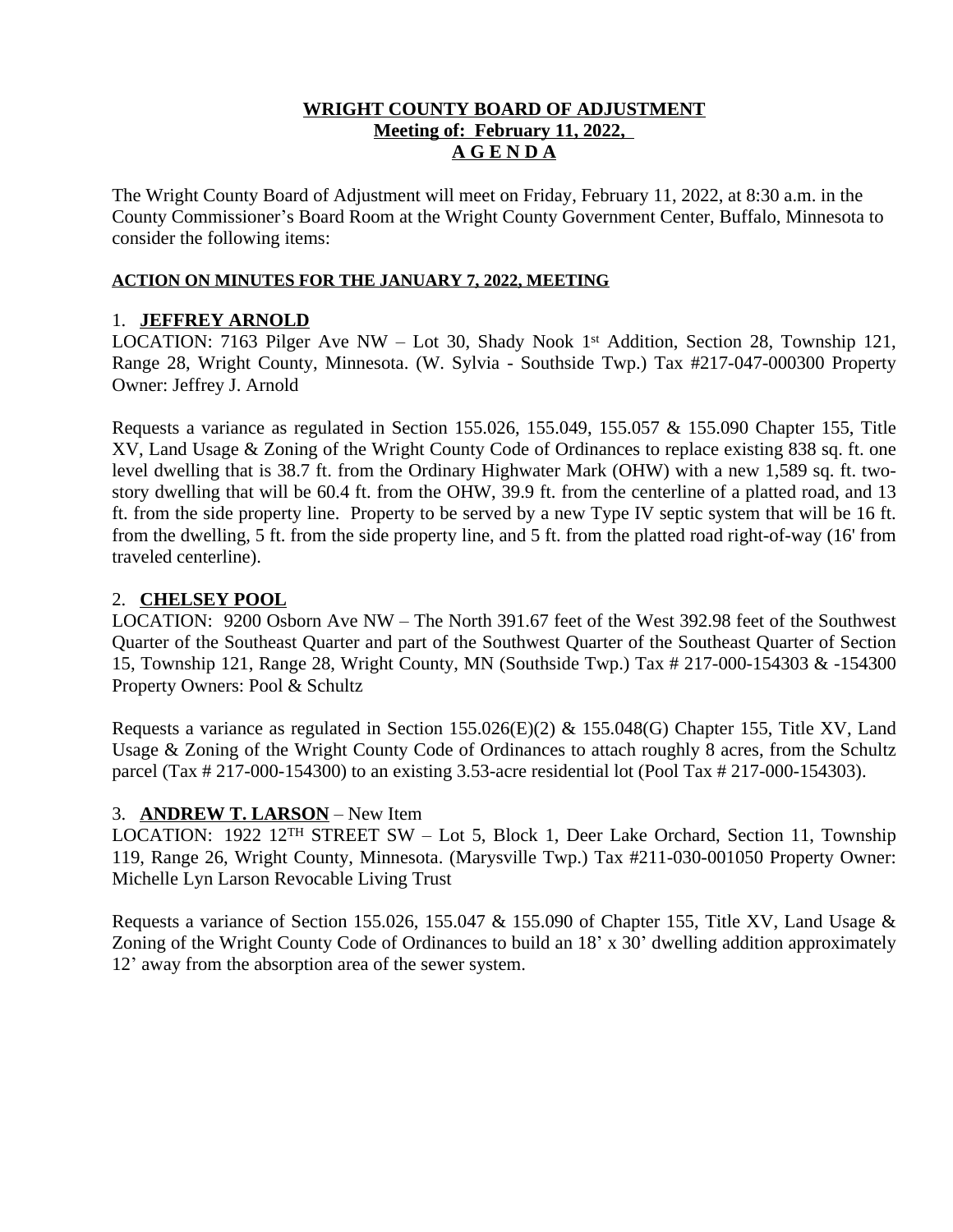# 4. **MITCH THEISEN**

LOCATION:  $2749\,27<sup>th</sup>$  Street SW – The SE 1/4 of the SW 1/4, and the SW 1/4 of the SE 1/4 of Section 15 and part of the East 1/2 of the NW 1/4 and the NE 1/4 of Section 22, Township 119, Range 26, Wright County, MN (North Fork Crow –Marysville Twp.) Tax # 211-000-153401, -153400, -221101, - 151301

Property Owner: Cynthia M. Theisen Trust

Requests a variance as regulated in Section 155.026(E)(2) & 155.048(G)(4)(c) & 155.057 Chapter 155, Title XV, Land Usage & Zoning of the Wright County Code of Ordinances to divide off roughly 20 acres with existing house, from tax parcel 211-000-153400.

### 5. **CHAD BERKENES** – New Item

LOCATION: xxxx County Road 33 SE – The West 328.37 feet of the West Half of the Northeast Quarter of the Southwest Quarter and part of the Northeast Quarter of the Southwest Quarter of Section 3, Township 119, Range 25, Wright County, MN (Rockford Twp.) Tax # 215-100-033100 & -033400 Property Owners: Berkenes & LaBute

Requests a variance as regulated in Section 155.026 & 155.048(G)(4) Chapter 155, Title XV, Land Usage & Zoning of the Wright County Code of Ordinances to attach 10 acres of primarily wetland, from the LaBute parcel (tax # 215-100-33400) to an existing 10-acre residential lot (Berkenes tax # 215-100- 033100).

#### 6. **KOLAN HANCE**

LOCATION: 11918 25TH Street NW – Part of the SW 1/4 of NW 1/4 Section 19, Township 120, Range 27, Wright County, MN (Albion Twp.) Tax # 201-000-192301, -192303, -191201 Property Owner: Rebecca A. Hance and Kole Hance, KAPSEG Inc.

Requests variance according to Section 155.026(E)02,155.048(G), Chapter 155, Title XV, Land Usage & Zoning of the Wright County Code of Ordinances to allow division of approximately 1.32 acres of prime tillable (Tax #201-000-191201) and 1.38 acres of prime tillable (Tax #201-000-192303) for a total of 2.7 acres to be combined with the applicant's 2.74-acre homesite (Tax #201-000-192301).

#### 7. **ROBB R. KIRKPATRICK** – New Item

LOCATION: 5166 20<sup>th</sup> Street NE – part of the S  $\frac{1}{2}$  of the SW  $\frac{1}{4}$ , Section 24, Township 120, Range 25, Wright County, Minnesota. (Buffalo Twp.) Tax #202-000-243302 & -243301 Property Owner: Kirkpatrick, Schleif & Schmidt

Requests a variance, originally granted  $2/07/2018$ , which expired, of Section 155.026, 155.049(F)(2) & 155.049(G) Chapter 155, Title XV, Land Usage & Zoning of the Wright County Code of Ordinances to add approximately 23 acres of the Schmidt/Schleif property (Tax # 202-000-243302) to the applicant's four-acre home site (Tax # 202-000-243301). Also, allow an "after-the fact" variance for an 18' x 34' lean-to on an AG building, 101 ft. to centerline of County Road 35. Variance to further exceed 3,200 sq. ft. accessory structure limit may also be needed, depending on whether the proposed lot size variance is granted.

Respectfully submitted,

Barry J. Rhineberger